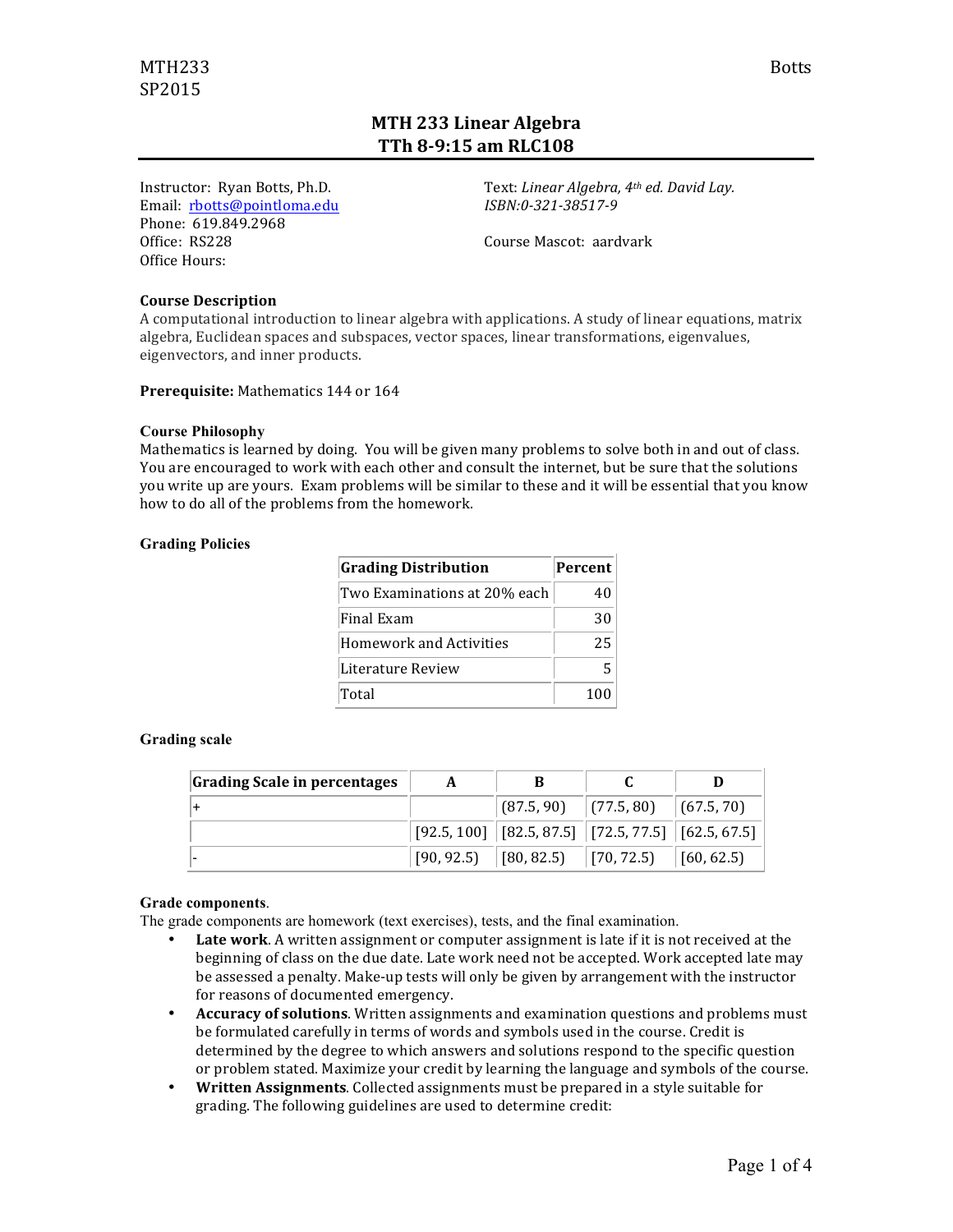- $\circ$  the organization must be easy to follow
- $\circ$  the work must be legible
- $\circ$  complete solutions must be written for problems (not just answers); answers must be clearly marked
- $\circ$  use complete sentences to answer questions
- **Examinations and the Final Examination**. Examinations and the Final Examination will include problems and questions over material assigned in the text, readings and handouts, as well as material presented in class.

No examination shall be missed without prior consent or a well documented emergency beyond your control. A score of zero will be assigned for an examination that is missed without prior consent or a well documented emergency beyond your control.

The examination schedule is included in the daily schedule. This instructor does not intend to accept excuses such as poor communication with parents, benefactors, surf team sponsors and/or travel agents.

#### **Attendance Policy**

After you miss the equivalent of 10% of the classes and labs, you will be warned of impending deenrollment. If you miss the equivalent of 20% of the classes, you may be de-enrolled or given a course grade of "F" for the semester. Tardiness may result in being marked absent.

Attendance is expected at each class section. In the event of an absence you are responsible for the material covered in class and the assignments given that day. See the Point Loma Nazarene University Catalog for a statement of the university's policy with respect to attendance:

Regular and punctual attendance at all classes in which a student is registered is considered essential to optimum academic achievement. Therefore, regular attendance and participation in each course are minimal requirements to be met. There are no allowed or excused absences except when absences are necessitated by certain university-sponsored activities and are approved in writing by the Provost. Whenever the number of accumulated absences in a class, for any cause, exceeds ten percent of the total number of class meetings, the faculty member has the option of filing a written report to the Vice Provost for Academic Administration which may result in de-enrollment, pending any resolution of the excessive absences between the faculty member and the student. ... If the date of de-enrollment is past the last date to withdraw from a class, the student will be assigned a grade of W or WF (no grade). There are no refunds for courses where a de-enrollment was processed. (See the Catalog for full text)

### **Class Enrollment**

It is the student's responsibility to maintain his/her class schedule. Should the need arise to drop this course (personal emergencies, poor performance, etc.), the student has the responsibility to follow through (provided the drop date meets the stated calendar deadline established by the university), not the instructor. Simply ceasing to attend this course or failing to follow through to arrange for a change of registration  $(drop/add)$  may easily result in a grade of  $F$  on the official transcript.

#### **Academic Accommodations**

While all students are expected to meet the minimum standards for completion of this course as established by the instructor, students with disabilities may require academic accommodations. At Point Loma Nazarene University, students requesting academic accommodations must file documentation during the first two weeks of the semester with the Disability Resource Center (DRC), located in the Bond Academic Center. Once the student files the documentation, the Disability Resource Center will contact the student's instructors and provide written recommendations for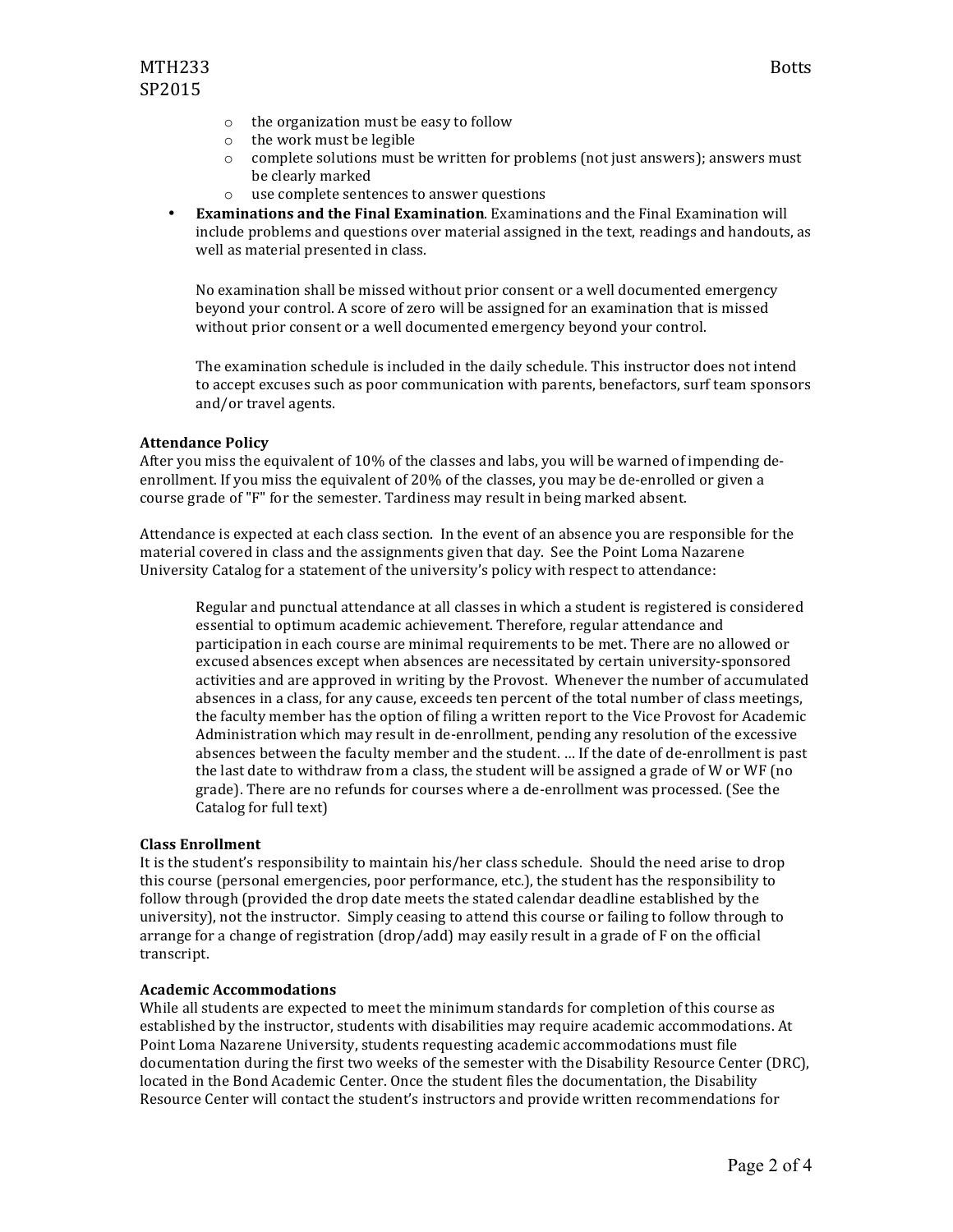# MTH233 Botts SP2015

reasonable and appropriate accommodations to meet the individual needs of the student. This policy assists the University in its commitment to full compliance with Section 504 of the Rehabilitation Act of 1973, and the Americans with Disabilities Act of 1990 (ADA), and ADA amendments Act of 2008, all of which prohibit discrimination against students with disabilities and guarantees all qualified students equal access to and benefits of PLNU programs and activities.

Students in need of academic accommodations as defined by the laws listed above, must discuss options with the professor within the first two weeks of class, and must complete the documentation process with the DRC within the first four weeks of class.

# **Academic Honesty**

The Point Loma Nazarene University community holds the highest standards of honesty and integrity in all aspects of university life. Academic honesty and integrity are strong values among faculty and students alike. Any violation of the university's commitment is a serious affront to the very nature of Point Loma's mission and purpose.

Academic dishonesty is the act of presenting information, ideas, and/or concepts as one's own when in reality they are the results of another person's creativity and effort. Such acts include plagiarism, copying of class assignments, and copying or other fraudulent behavior on examinations. For more details on PLNU's policy go to:

http://www.pointloma.edu/experience/academics/catalogs/undergraduate-catalog/point-lomaeducation/academic-policies

A student who is caught cheating on any item of work will receive a zero on that item and may receive an "F" for the semester. See the PLNU Catalog for a further explanation of the PLNU procedures for academic dishonesty.

# **Final Exam: Date and Time**

The final exam date and time is set by the university at the beginning of the semester and may not be changed by the instructor. Only in the case that a student is required to take three exams during the same day of finals week is an instructor authorized to change the exam date and time for that particular student.

# **The Final Exam is a Comprehensive Examination.**